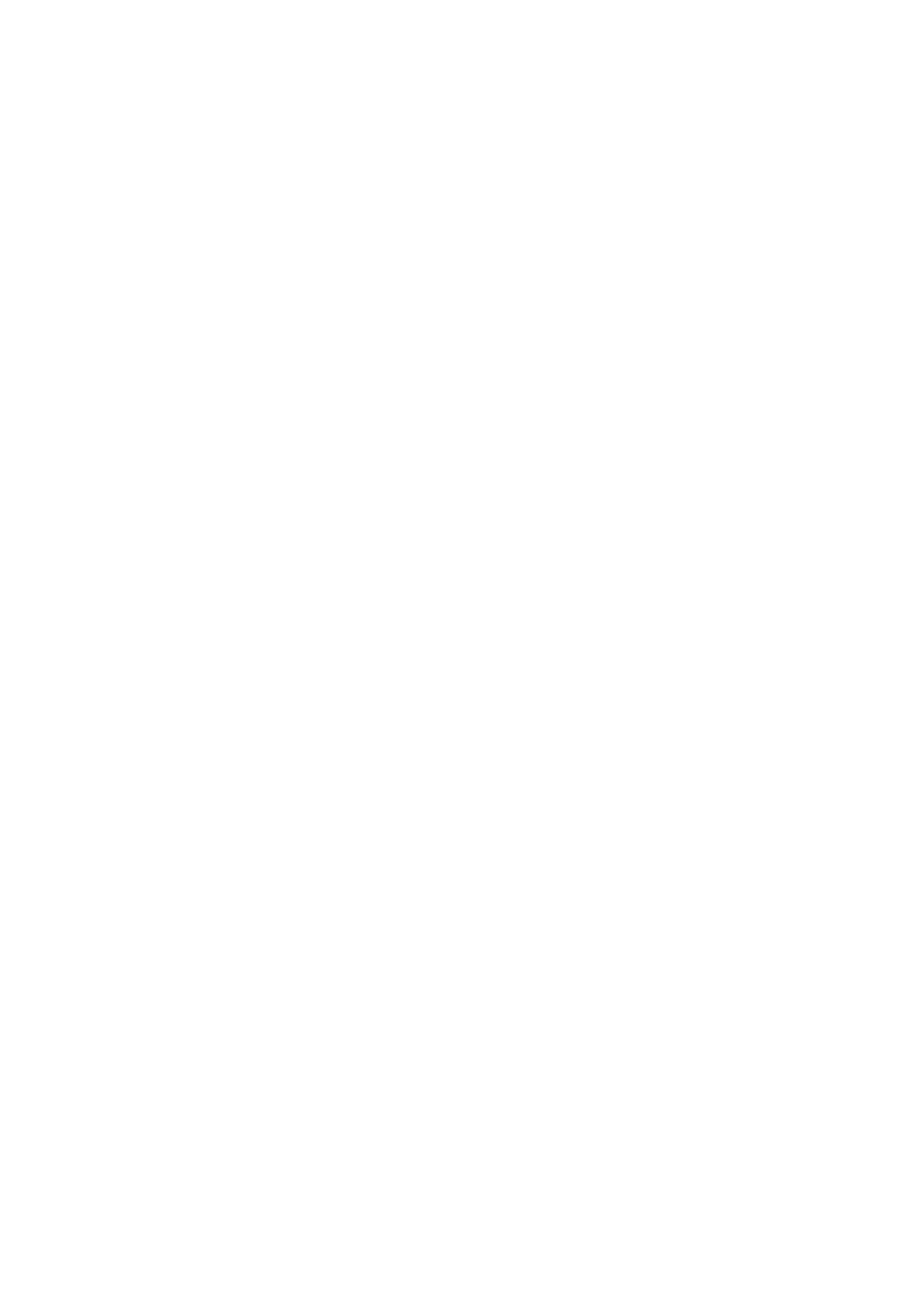- • Do not operate this device in a hazardous atmosphere.
- • Do not replace or change accessories in a hazardous atmosphere. Contact sparking may occur while installing or removing accessories and cause an explosion or fire.
- Turn a device off before removing or installing a battery or accessory.
- • Do not disassemble this device in any way that exposed the internal electrical circuits of the unit.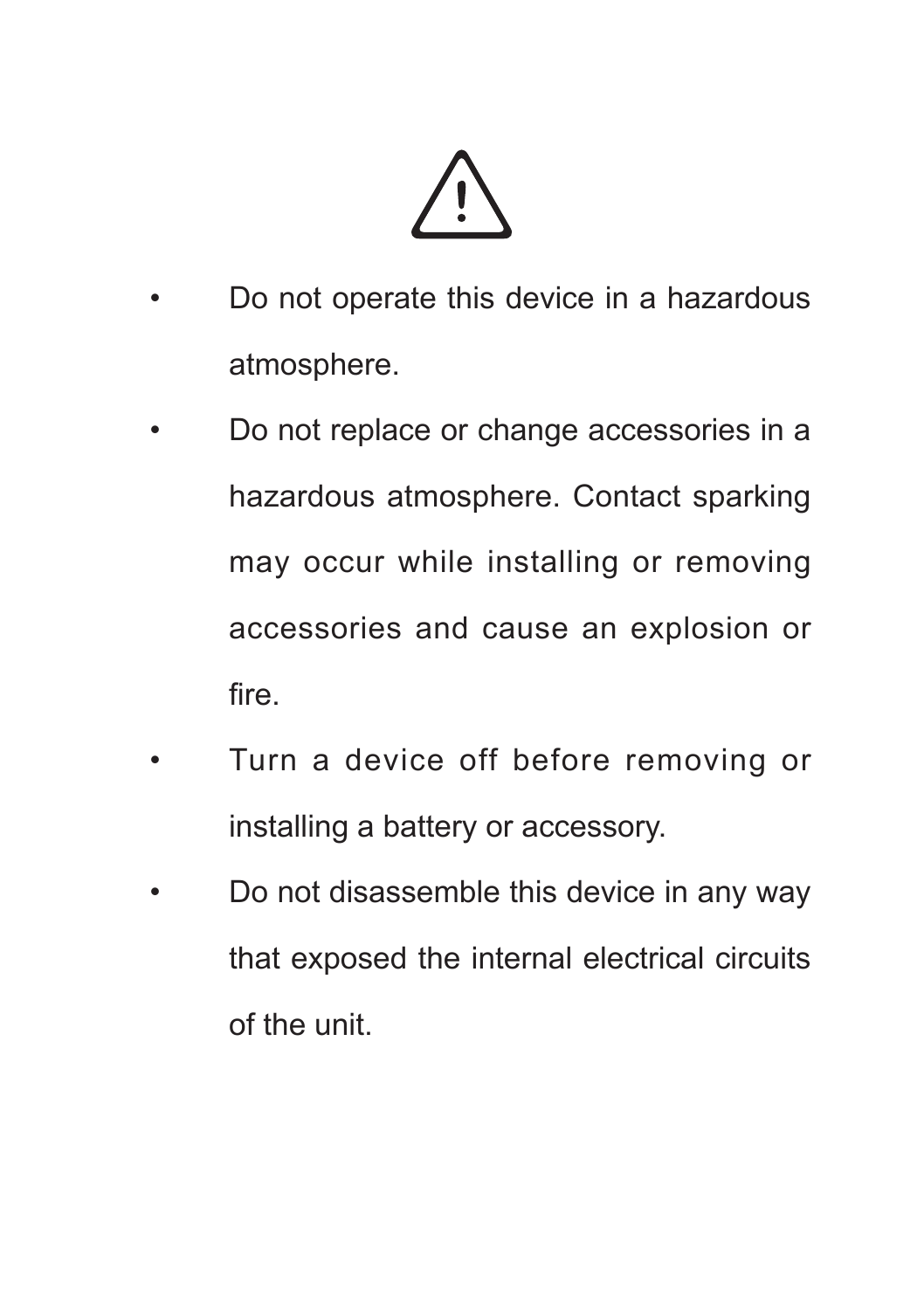# **Contents**

| <b>Features and Functions2</b> |  |
|--------------------------------|--|
|                                |  |
| Overview & Basic Operation 3   |  |
| Manual Programming7            |  |
|                                |  |
|                                |  |
| Message Status Symbols 11      |  |
| Function Menu Symbols 12       |  |
|                                |  |
|                                |  |
|                                |  |
|                                |  |
|                                |  |
|                                |  |
|                                |  |
|                                |  |
|                                |  |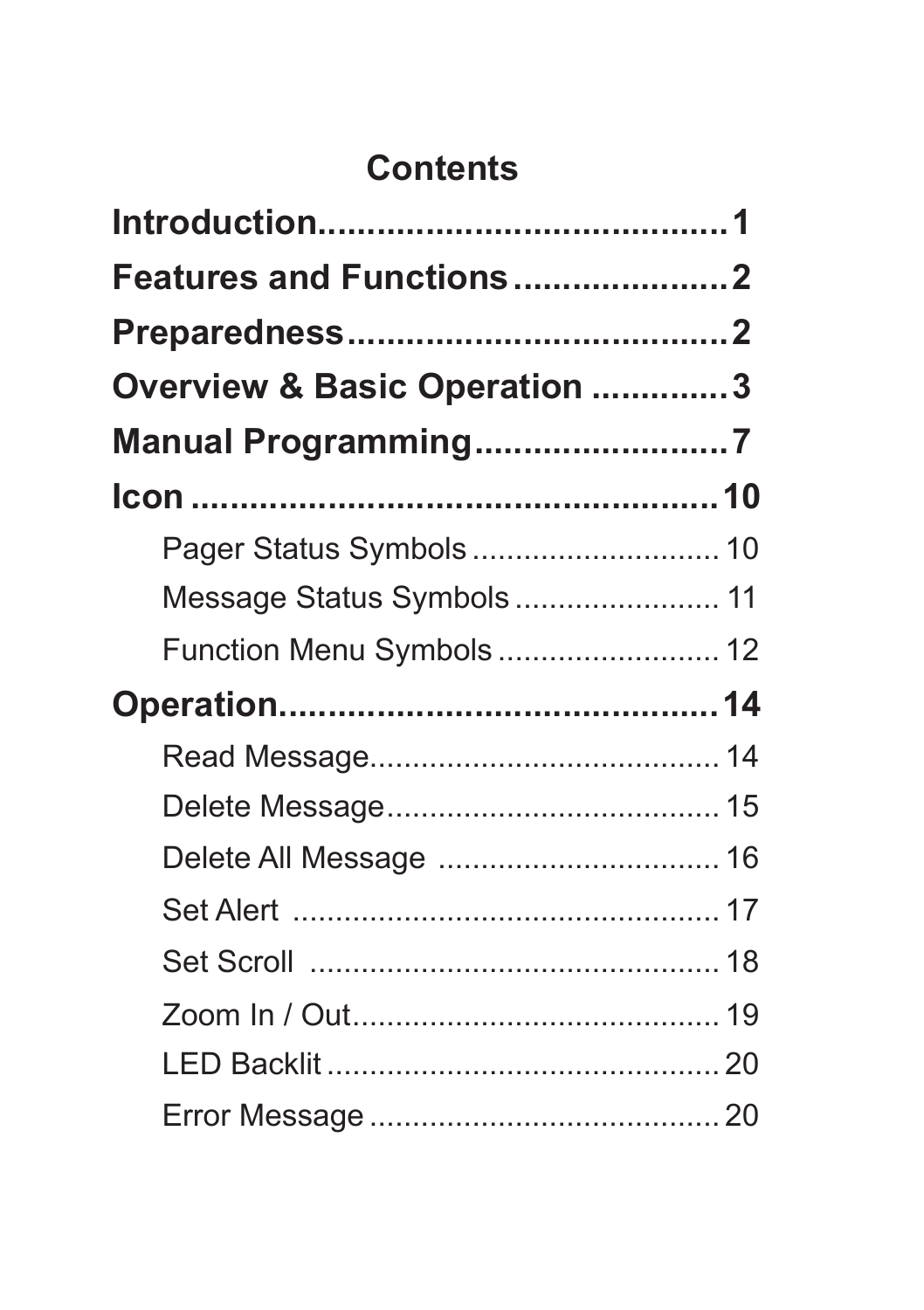## **Introduction**

AL-A29 is the high-end alphanumeric pager created by Gold Apollo. Its nice architecture and robust casing can endure any impact and the toughest environment. One of many advantages that AL-A29 has is high sensitivity. Thanks to most sophisticated RF technology optimizes its reception capability. There is no need to worry about signal problem. AL-A29 has been used in various facilities such as fire department, hospital and factory.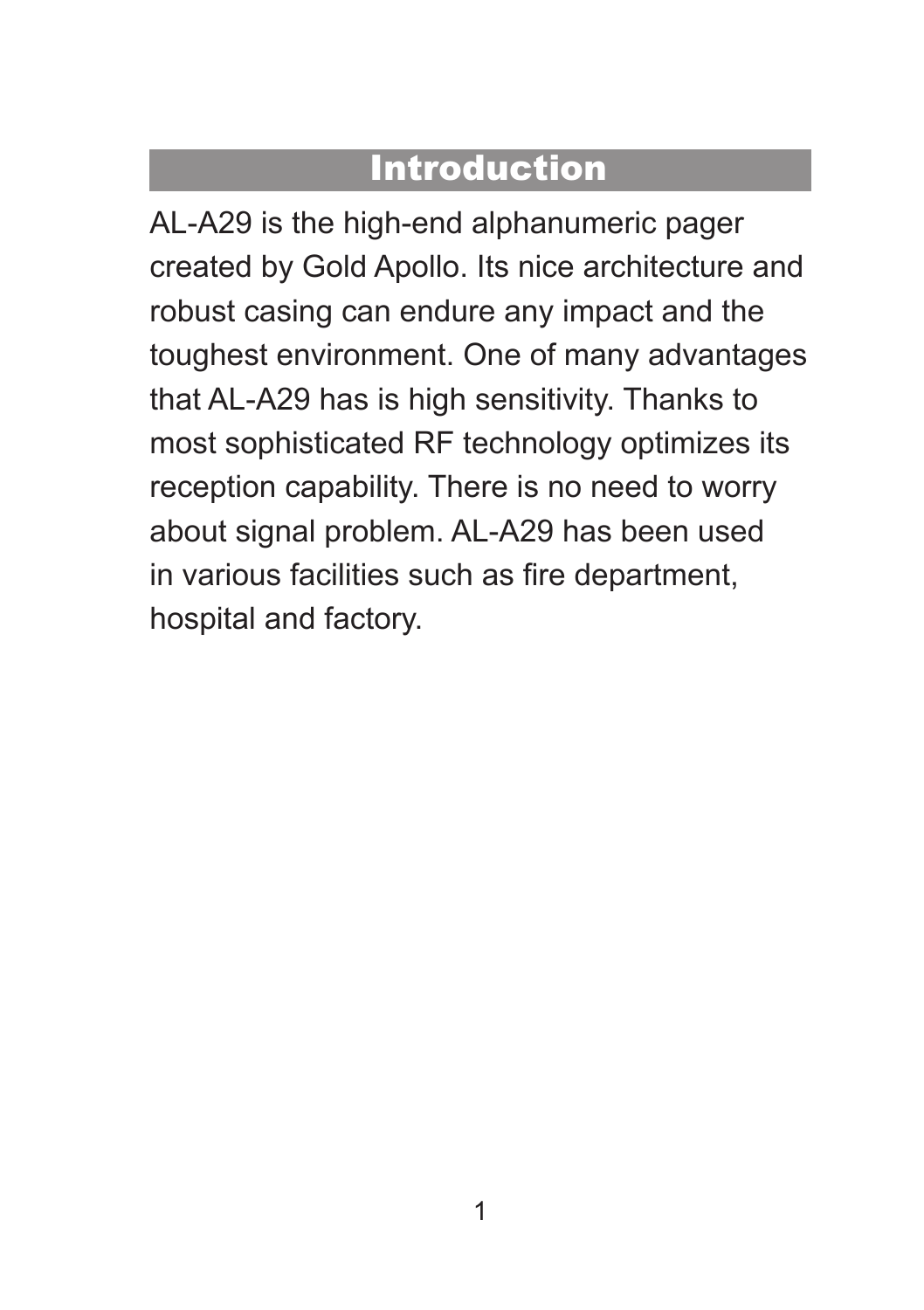# Features and Functions

- 1. Ultra-high sensitivity
- 2. Strongest housing in tough environment
- 3. Water and dust proof, IP67 approval
- 4. Charger with relay output is optional
- 5. Large memory size, total capacity 259,062 letters

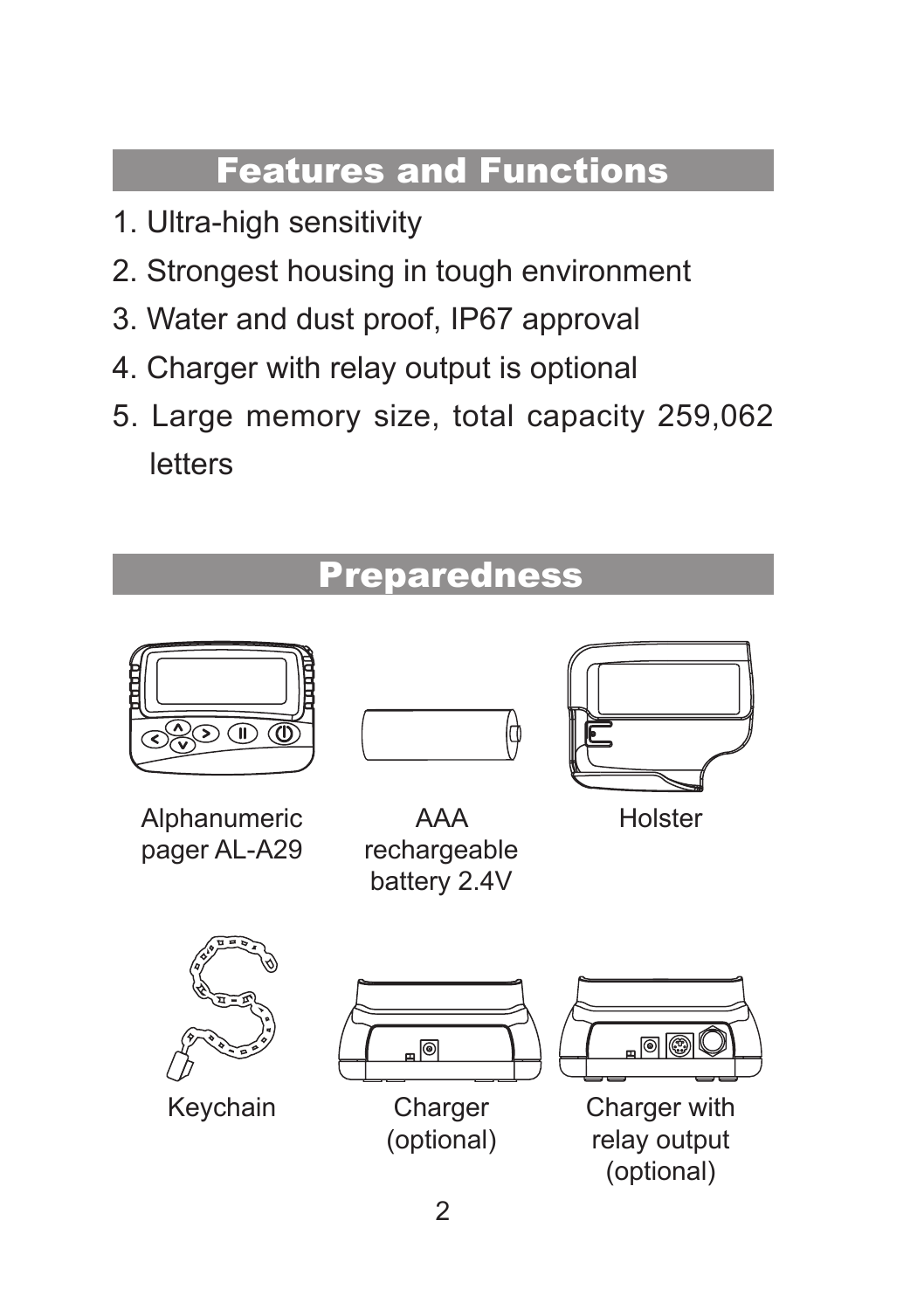

**Front View**



move the cursor preview message

#### **Function Button**

show function menu select or save function setting

#### **Read Button**

power on button read message turn on backlit (hold button for a second)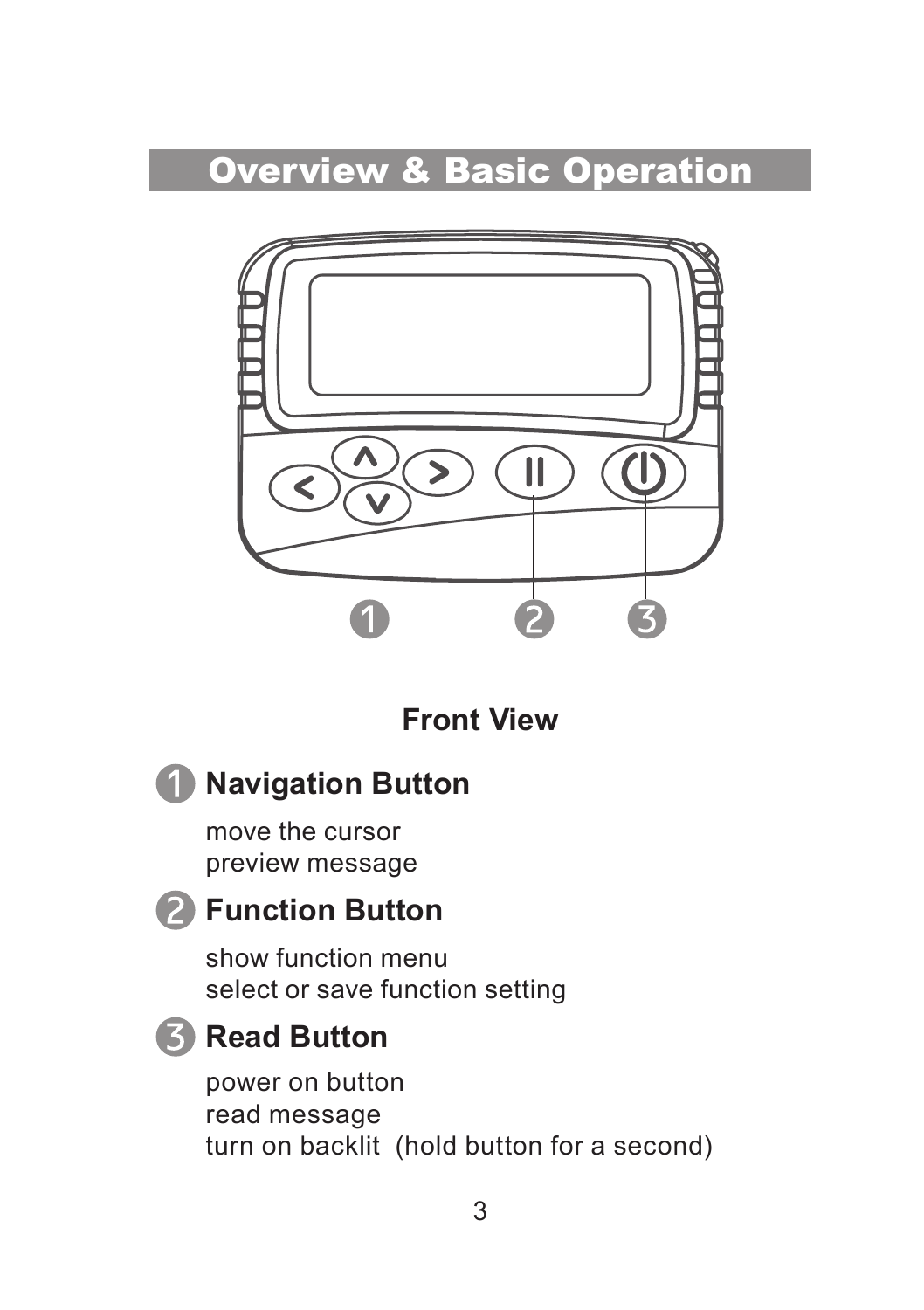

#### **Rear View**

- • The battery door cover is screwed to the rear cover tightly for water/dust-proof.
- Please refer to the picture to open and remove the battery door cover to insert or take out the rechargeable battery.
- • Please don't use the alkaline battery with A29 Charger to avoid dangerous accidents.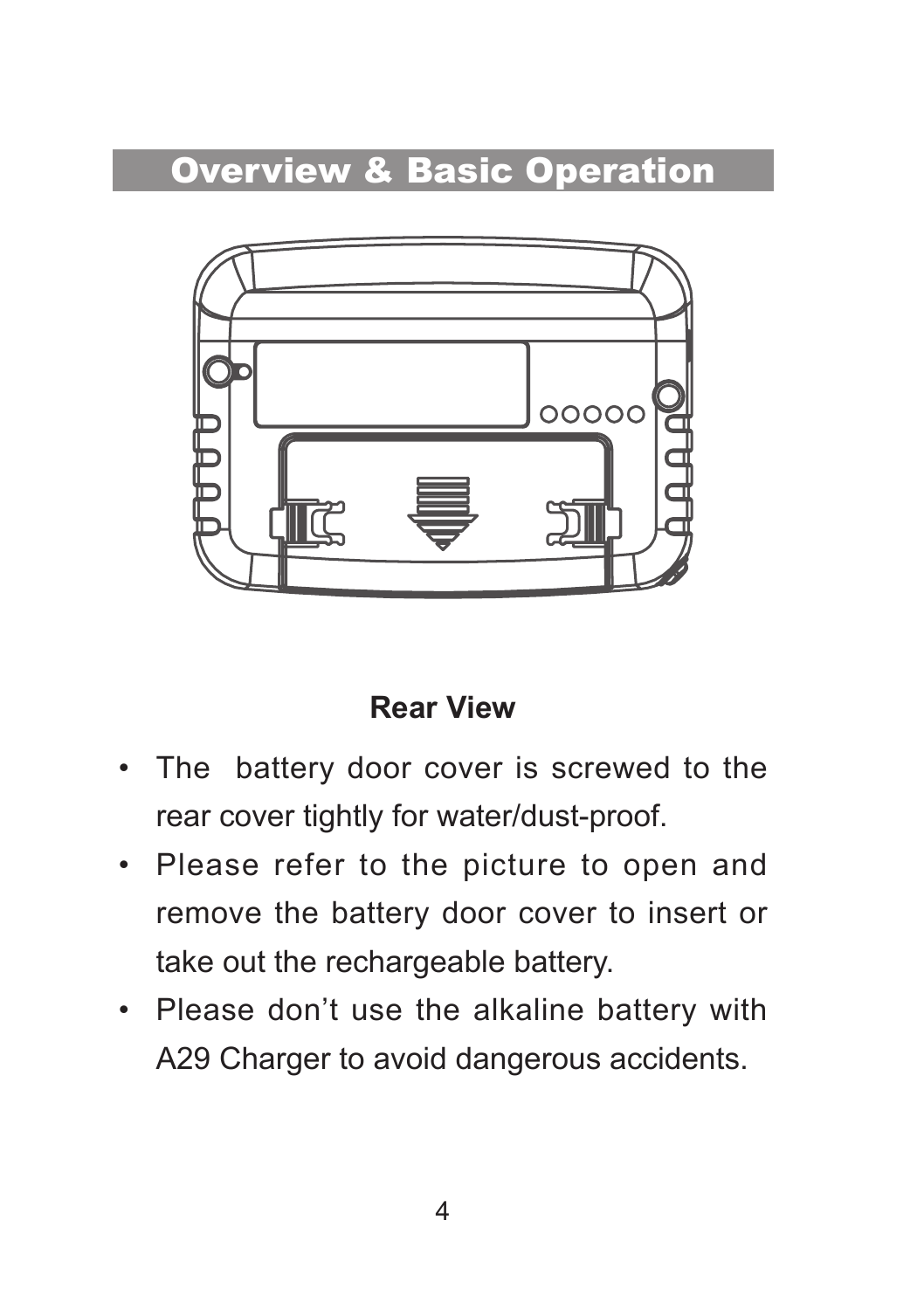

 **A29 Charger Rear View**

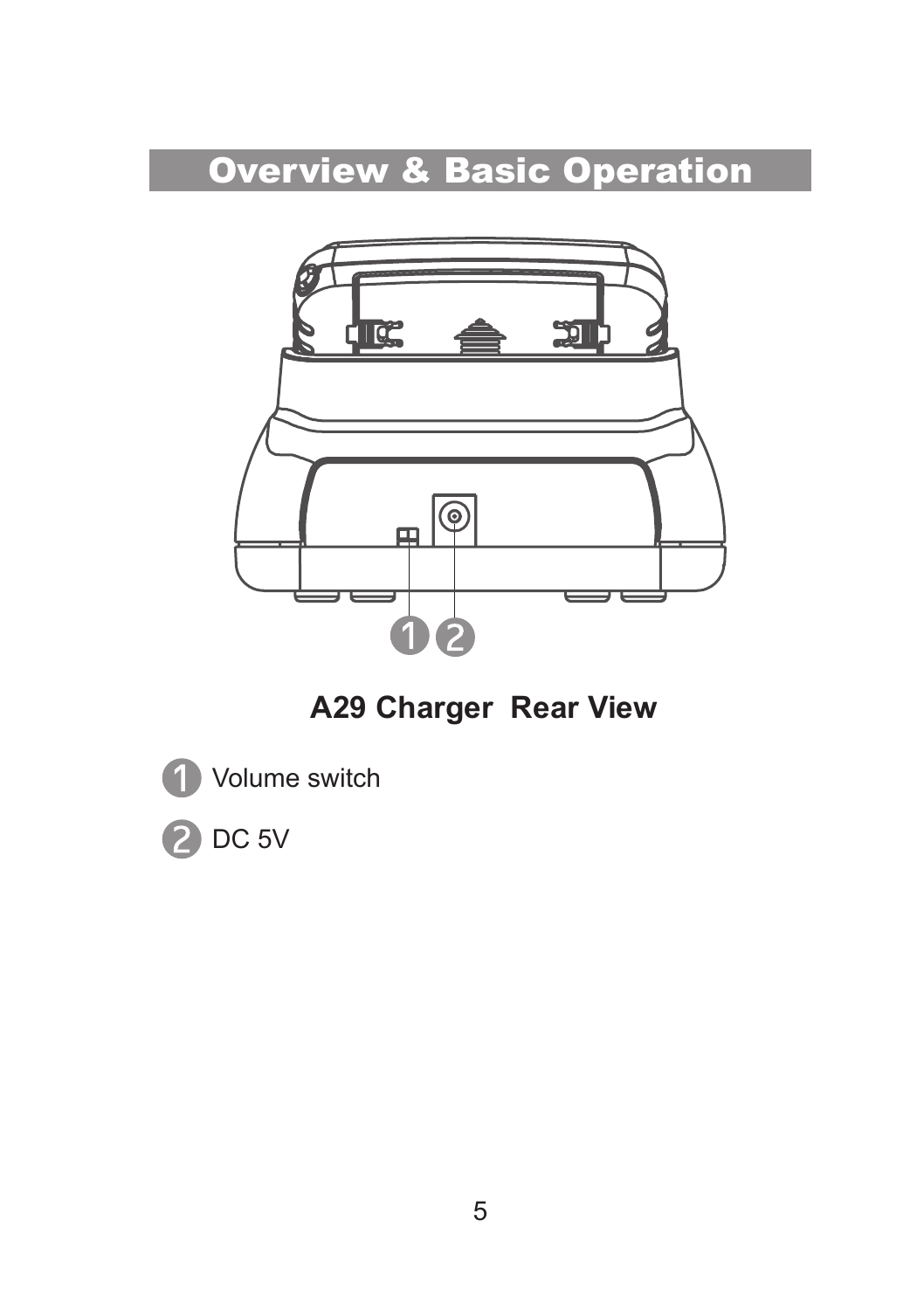

### **A29 Charger with relay output Rear View**







**BNC** Antenna port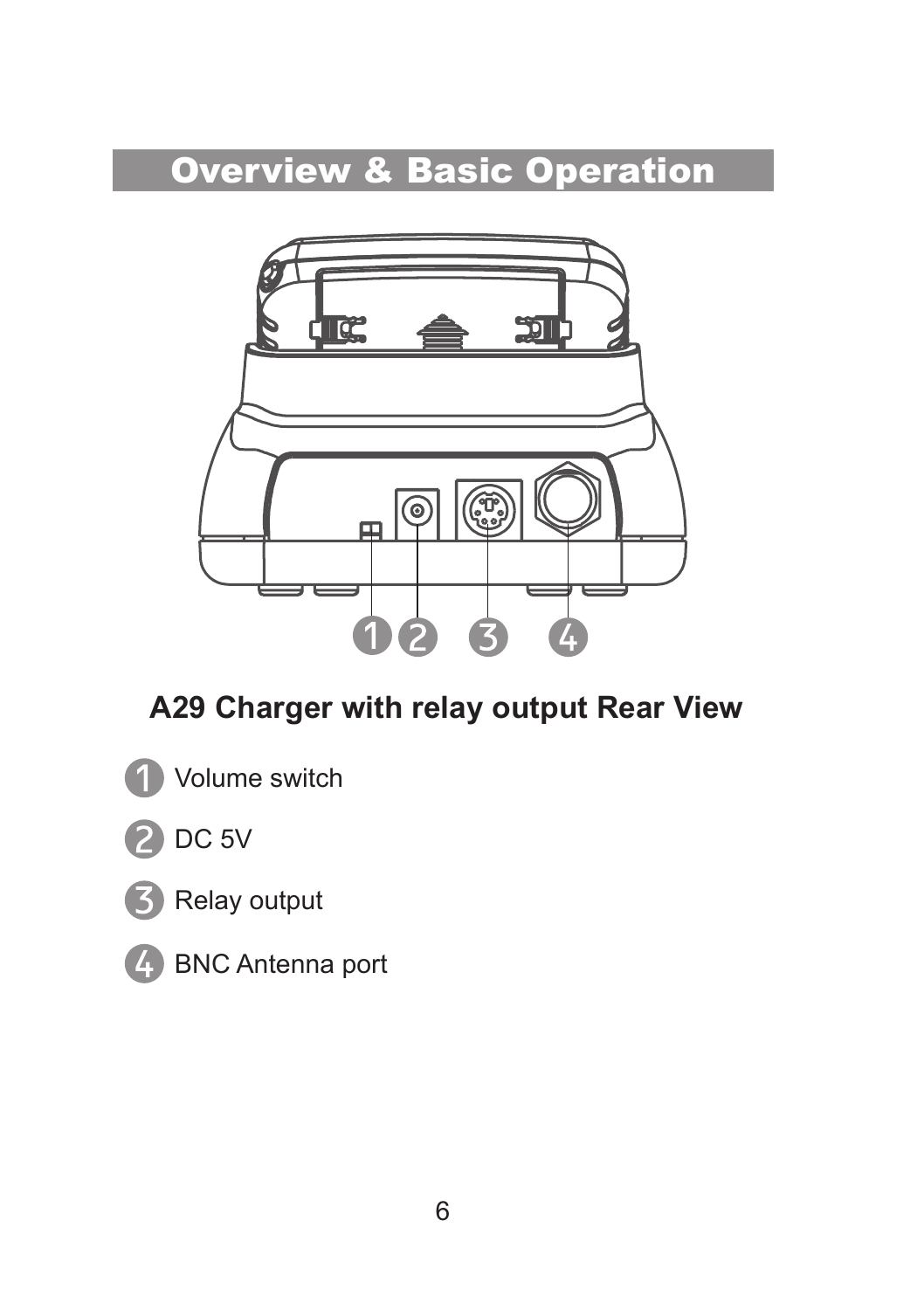# Manual Programming



Hold "Function Button" until battery installed.



When setting is finished, please reinstall battery.

Password unlock screen pops out.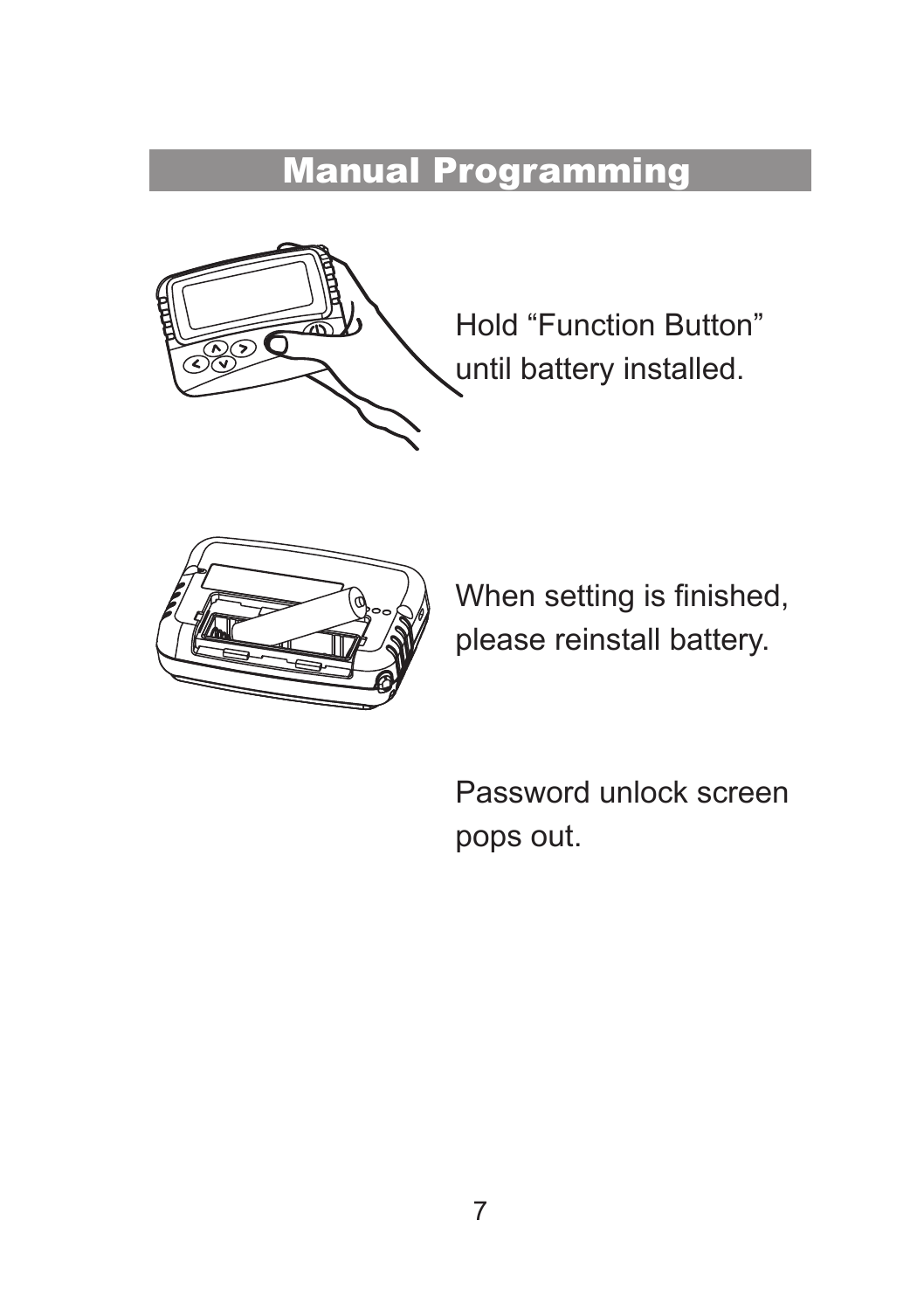## Manual Programming

**pass word 0000**

Enter password to adjust other settings

**Frequency 459.1250 NB** Input precise and available frequency for your local restriction. It has to be the same as frequency of base station or any RF transmitter so that message could be received by AL-A29.

**CAPCODE1 on 2097151 AAAA 0000** There are 8 sets capcodes (RIC) stored in AL-A29. This is kind of address that can identify different individuals.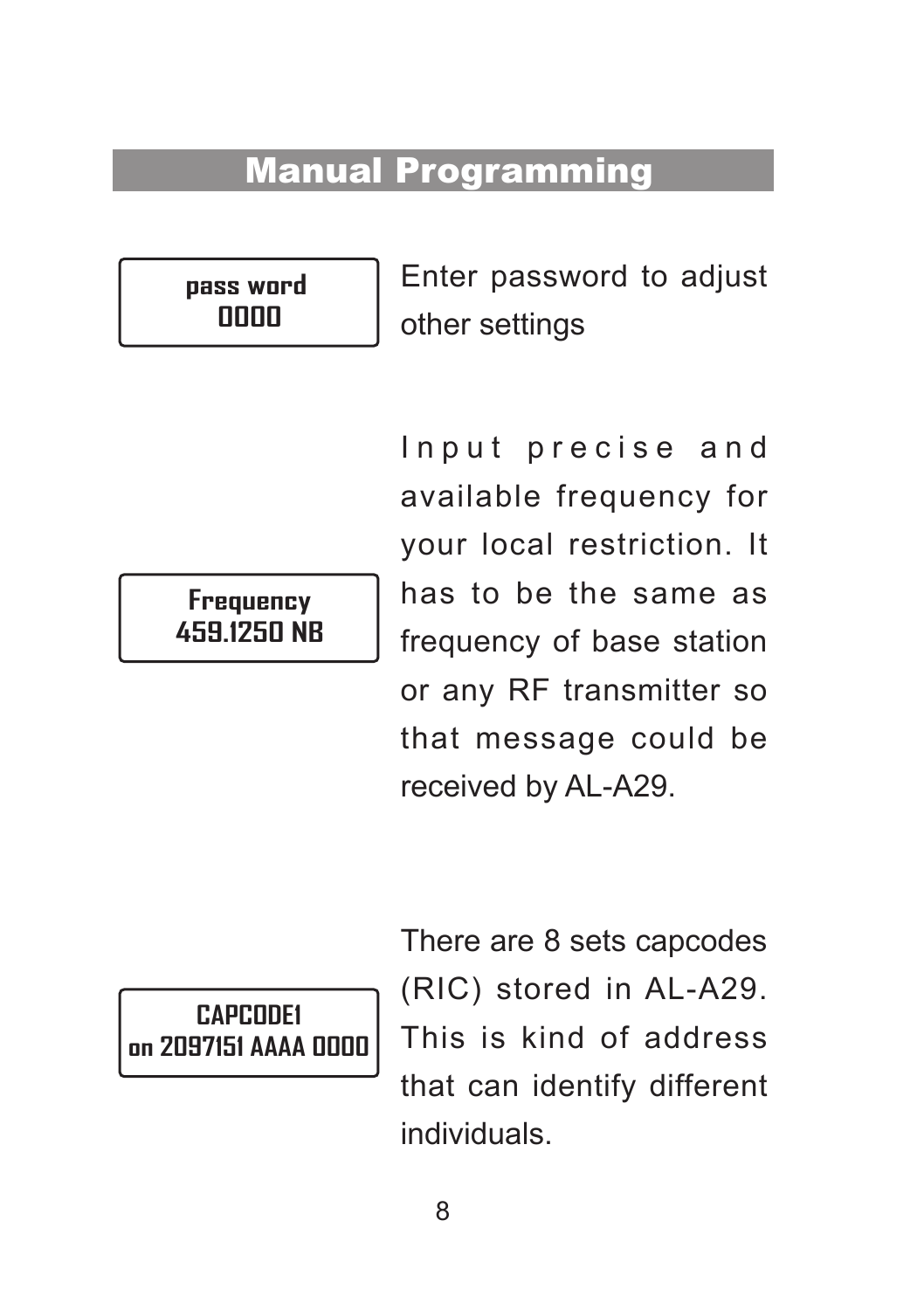### Manual Programming

$$
\mathbf{Baud} = \mathbf{1200}
$$

Correct haud rate is necessary. Make sure the baud rate is the same as transmitting device.

| <b>ADJUST CONTRAST</b> |  |
|------------------------|--|
|                        |  |

Screen contrast adjustment

**MODIFY PASSWORD**

**<sup>0000</sup>** Create <sup>a</sup> new password

You would see "PASS !" that stands for whole process succeed.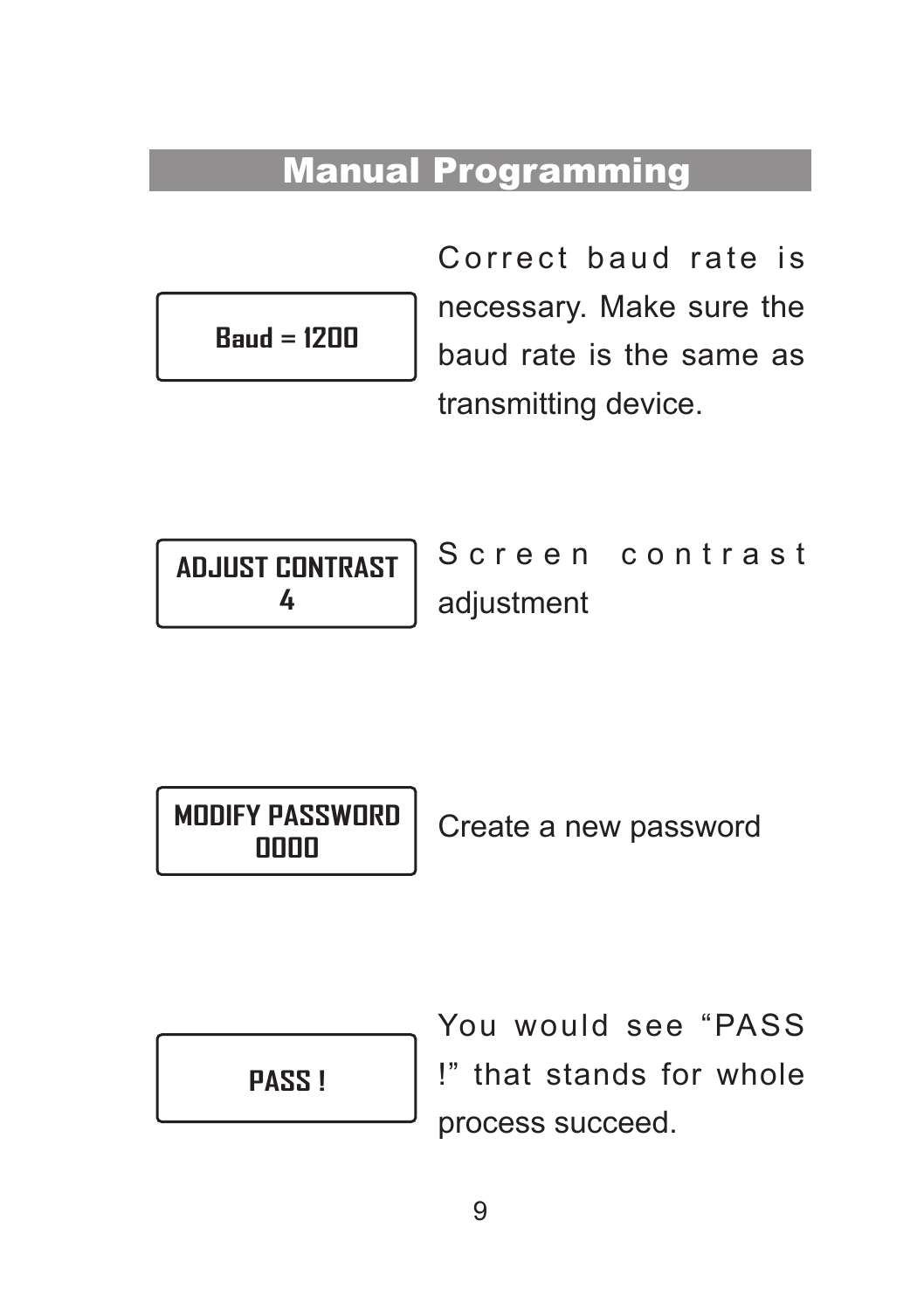### Icon



**Pager Status Symbols**

| ⊙ |  | POWER ON INDICATOR |  |
|---|--|--------------------|--|
|   |  |                    |  |

- $\mathbf{H}$ MUSIC ALERT
- ⊲ BEEP ALERT
- Ð AUTO SLEEP INDICATOR
- $\Delta$ ALARM INDICATOR
- $\Box$ AUTO SCROLL INDICATOR
- c. BATTERY CAPACITY
	- OUT OF RANGE INDICATOR
	- ERROR MESSAGE
		- DUPLICATE MESSAGE
- 휘 Ŧ

ዋ 篸

MAIL DROP MESSAGE

MEMO MESSAGE INDICATOR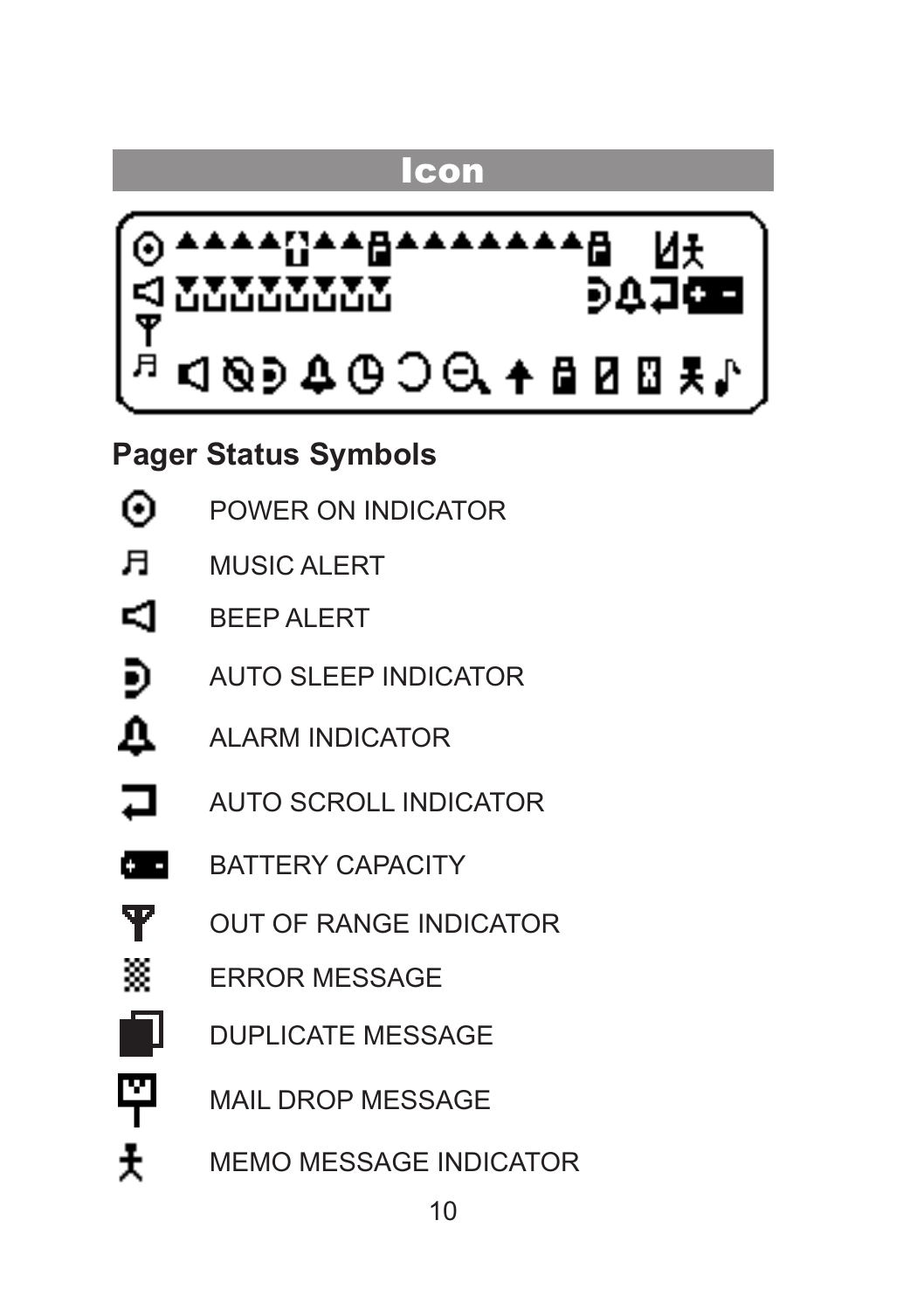### Icon



#### **Message Status Symbols**

- MESSAGE IN MEMORY  $\blacktriangle$
- $\mathbf{r}$ MESSAGE SELECTING
- 骨。 MESSAGE LOCK IN MEMORY
- П MESSAGE LOCK SELECTING
- 士 PERSONAL MESSAGE
- $\sqrt{ }$ FULL MESSAGE

 $\blacksquare$ 

- 民 PERSONAL MESSAGE SELECTING
	- FULL MESSAGE SELECTING
	- MAILDROP IN MEMORY
	- MAILDROP SELECTING
- DUPLICATE MESSAGE ▲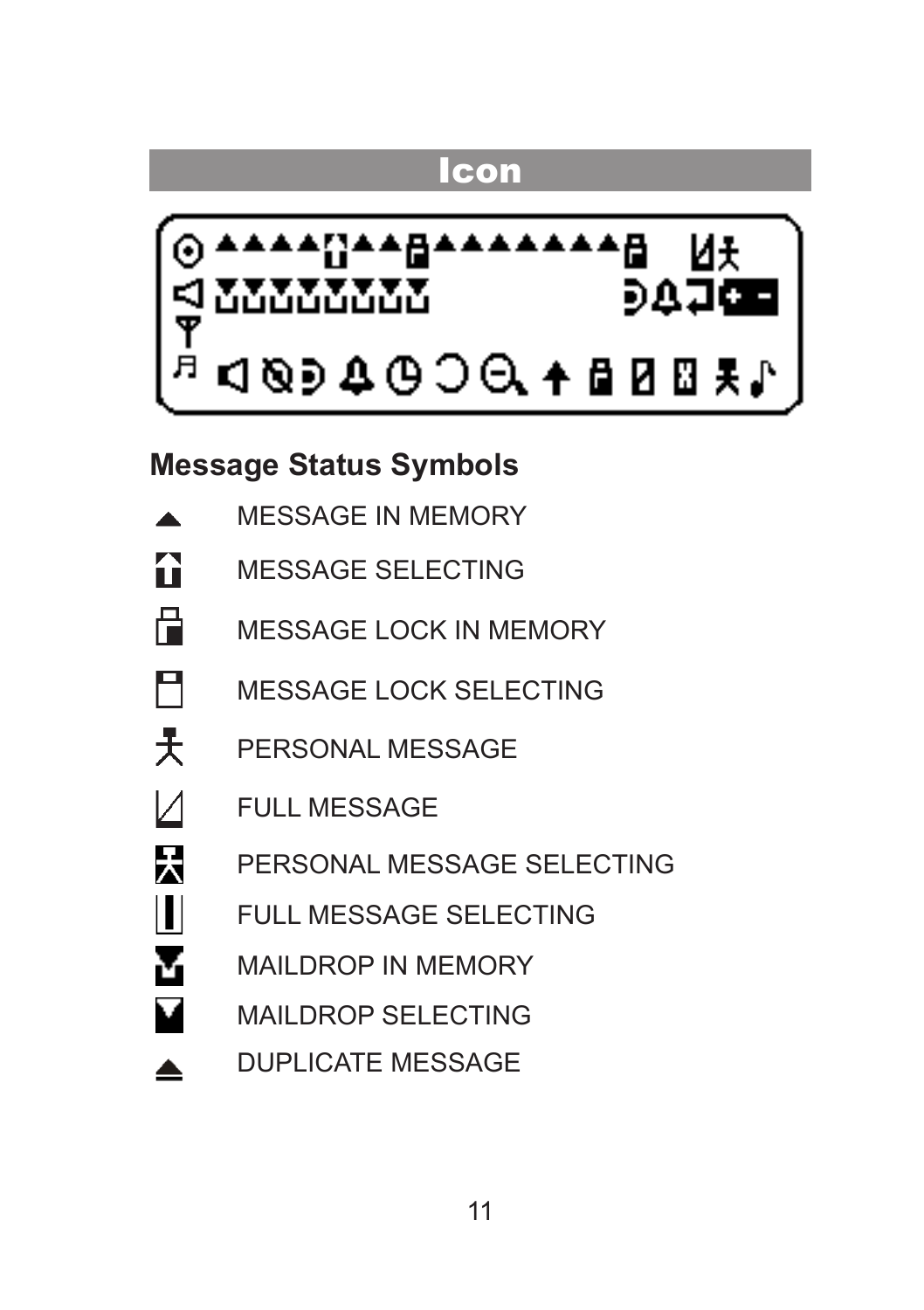### **Icon**



**Function Menu Symbols**

|   | <b>UP OR ESCAPE</b>   |
|---|-----------------------|
| q | <b>SET ALERT</b>      |
| Ø | <b>PAGER OFF</b>      |
| Ð | <b>SET AUTO SLEEP</b> |
| Δ | <b>SET ALARM</b>      |
| Φ | <b>SET TIME</b>       |
|   | <b>SET SCROLL</b>     |
| Θ | ZOOM IN / ZOOM OUT    |
| ä | <b>MESSAGE LOCK</b>   |
| и | <b>MESSAGE DELETE</b> |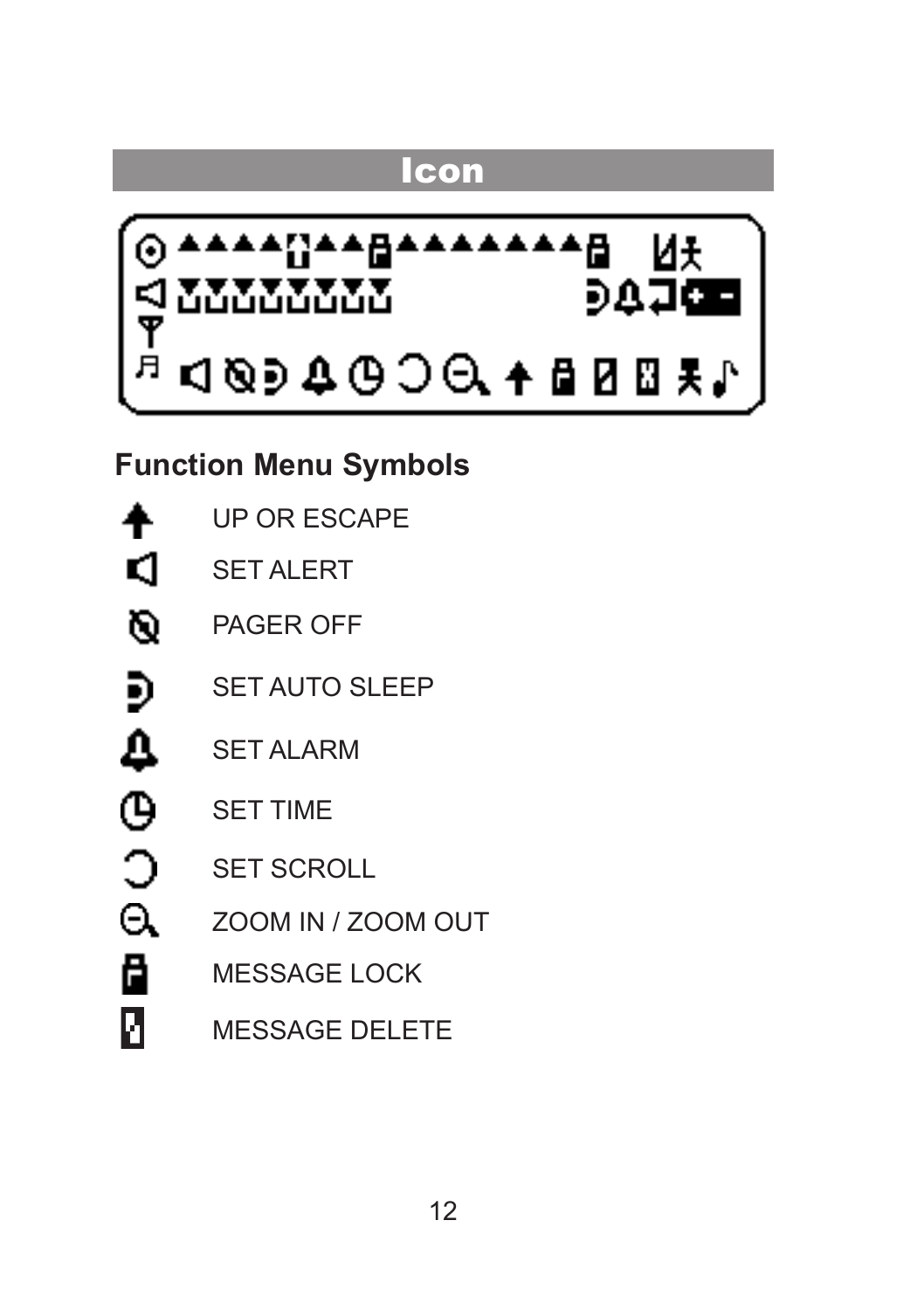# **Icon AAAAA** ਿਸ਼ ਸਮੇਂ<br>ਜ਼ਹੂਰ ਸ਼ MU MAND D 1004000 + 888 \*\*

**Function Menu Symbols**

Ы 톳

DELETE ALL

- MOVE TO MEMO
- Λ MAIL DROP ALERT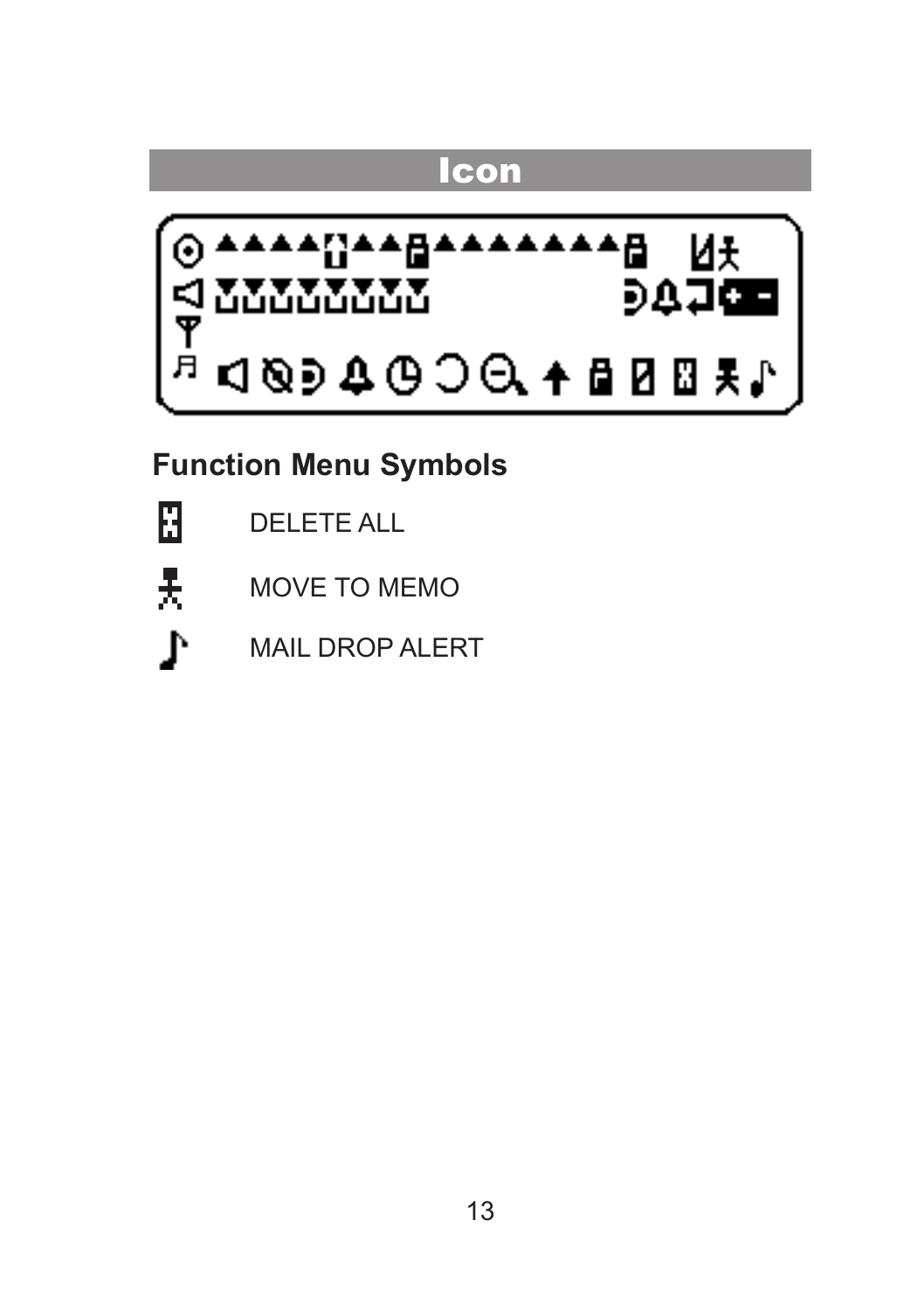

**Read Message**

1. A flashing  $\triangle$  symbol indicates you have a

message has not been read.(The symbol ■

of mail drop shows on screen by flashing).

- 2. Press  $\blacktriangleleft$  or  $\blacktriangleright$  , to preview the message.
- 3. Press (I), to display your message., Press (I) again, to view

If you have set " Auto Scroll " , your pager will scroll through your message screen by screen automatically.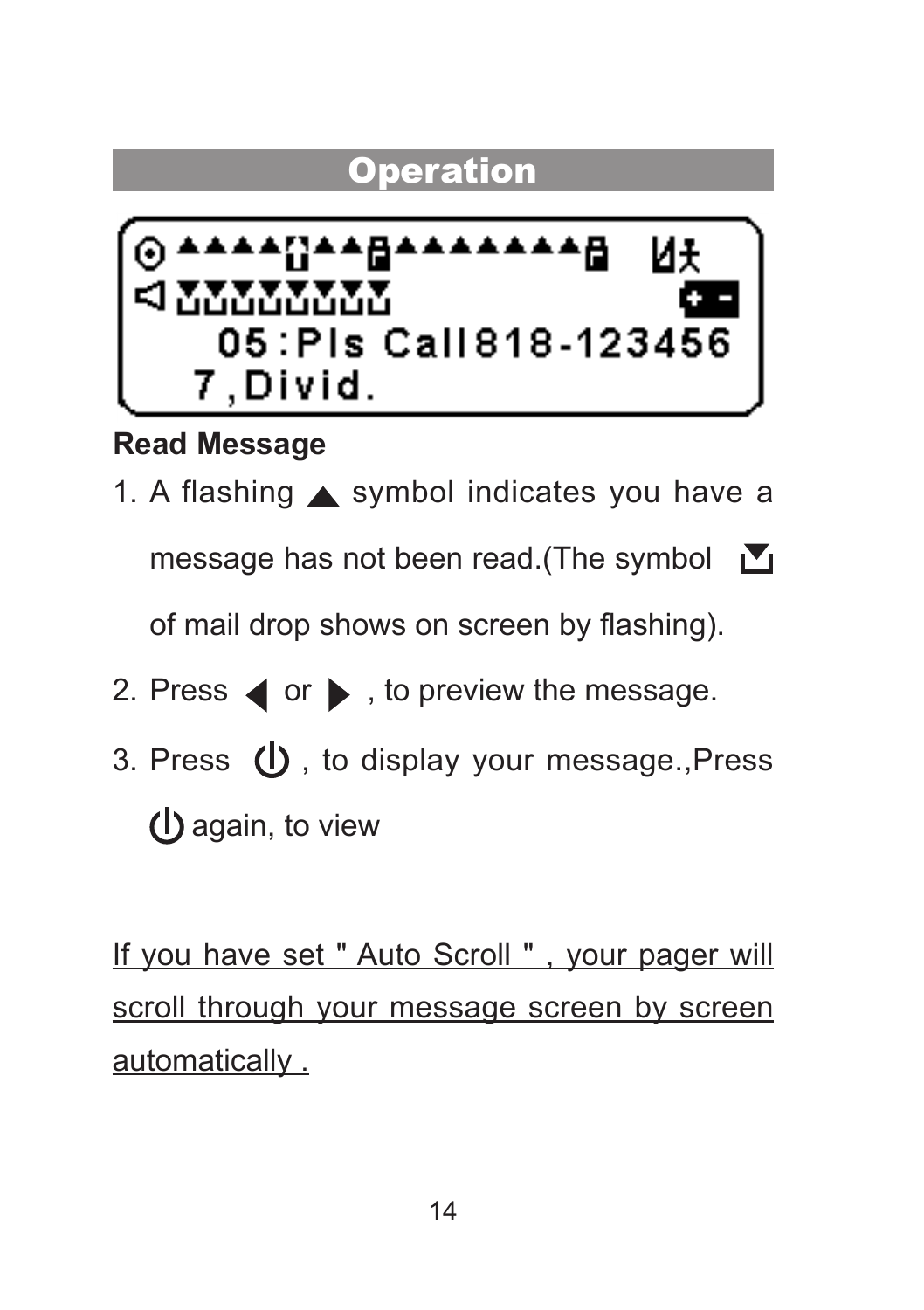

#### **Delete Message**

- 1. Press  $\blacktriangleleft$  or  $\blacktriangleright$  , to move the cursor to select the message you desire. Press  $(1)$  to read the message.
- 2. Press  $\blacksquare$ , press  $\blacktriangleleft$  or  $\blacktriangleright$ , to display " MESSAGE DELETE " Mode.
- 3. When " MESSAGE DELETE ? " is displayed on the screen, press  $\triangleright$  to delete the message.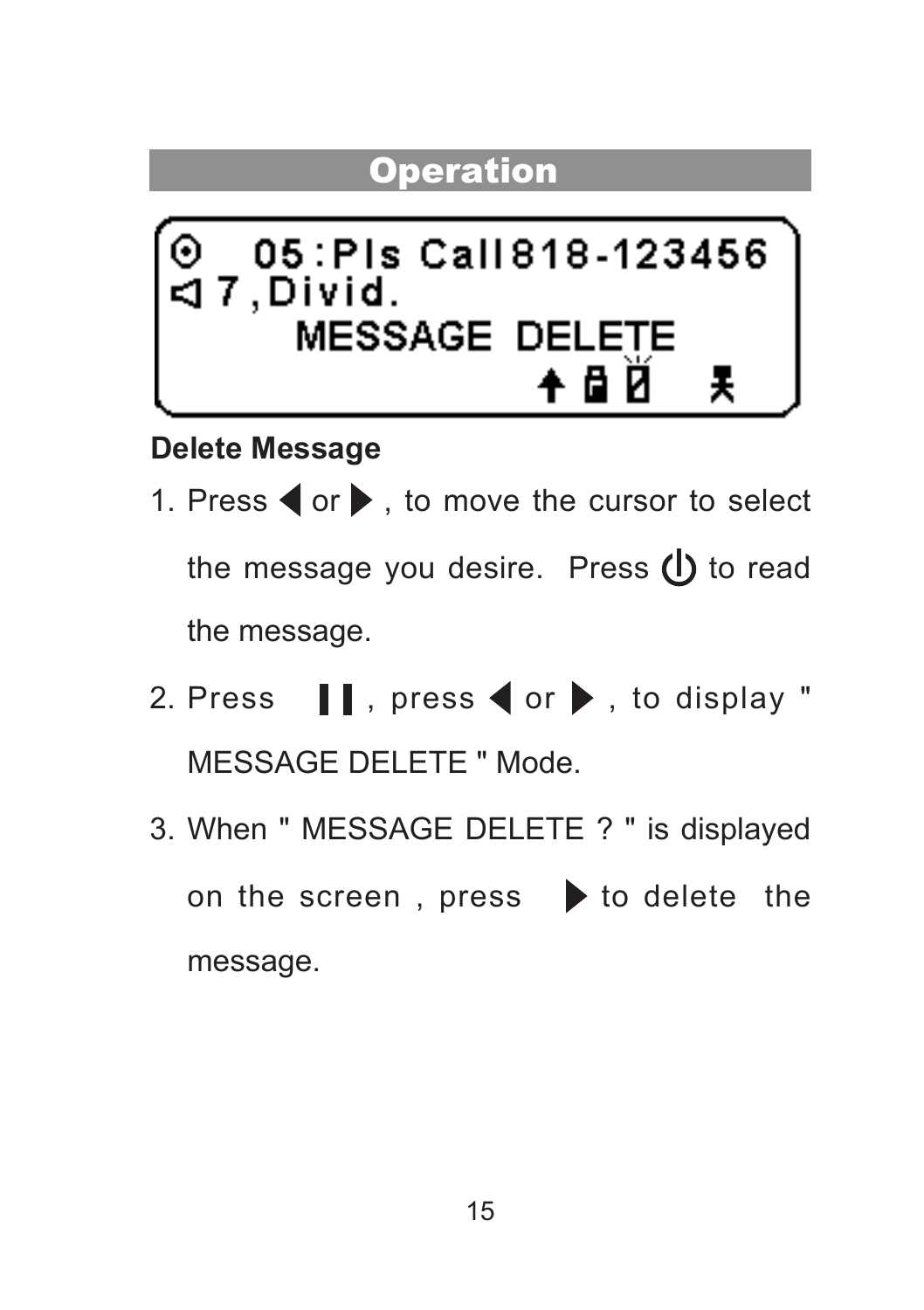

**Delete All Message** 

1. Press  $\blacksquare$  are not or  $\blacktriangleright$  , to " DELETE ALL "

Mode .

2. When " DELETE ALL ? " is displayed , Press

 $\blacktriangleright$  , all unlocked and read messages are deleted.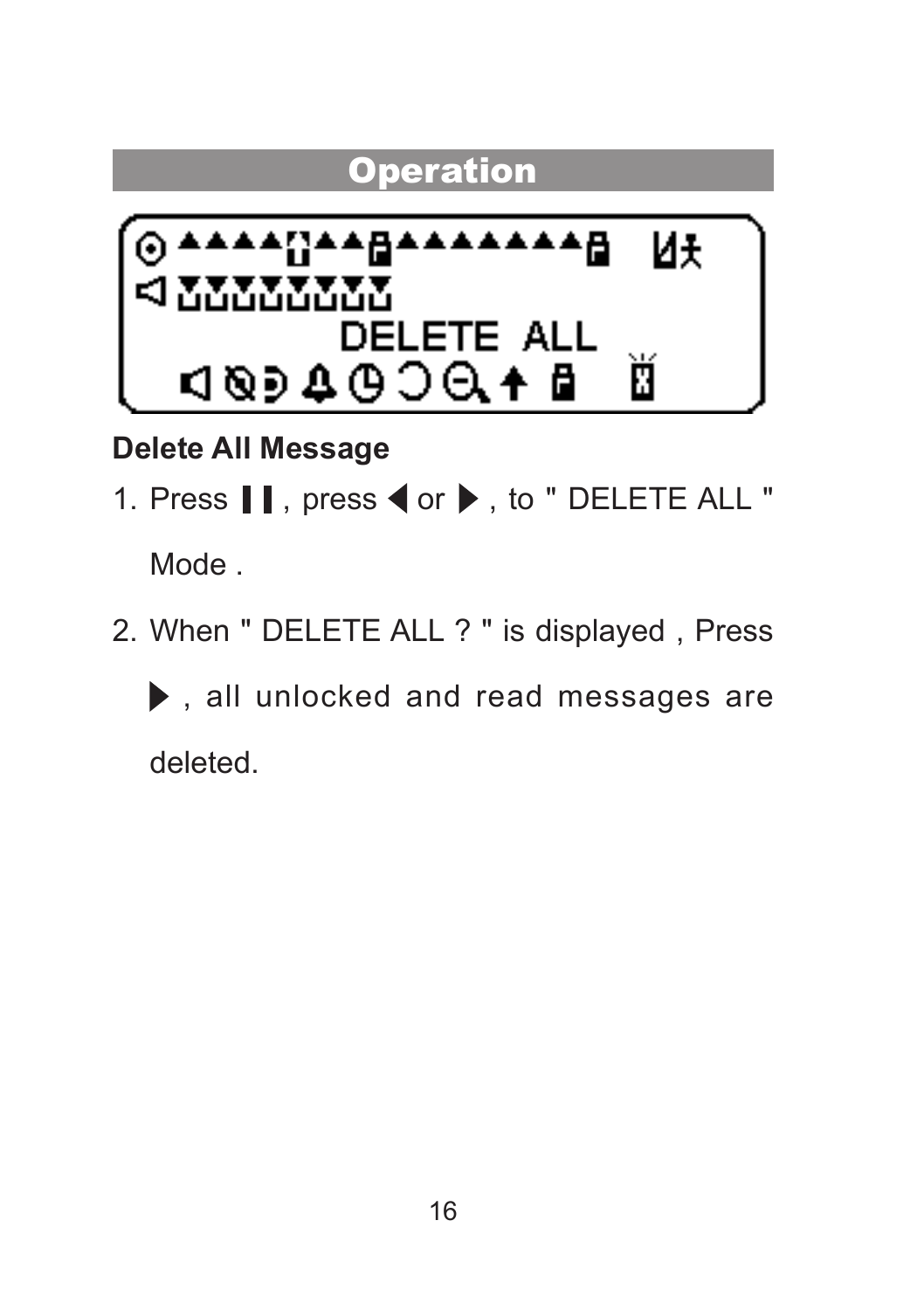

**Set Alert** 

- 1. Press  $\blacksquare$ , then , press  $\blacktriangleleft$  or  $\blacktriangleright$  once to display " SET ALERT " Mode
- 2. Press  $\blacksquare$  to enable "SET ALERT".
- 3 Press II. to move the cursor to the desired alarm mode .( Alert  $\blacksquare$  / Musical  $\blacksquare$  / Vibration



- 4. Press  $\blacktriangleleft$  or  $\blacktriangleright$  , to move to the cursor to the desired tone or music .
- 5. Press (1) setting the alert is completed.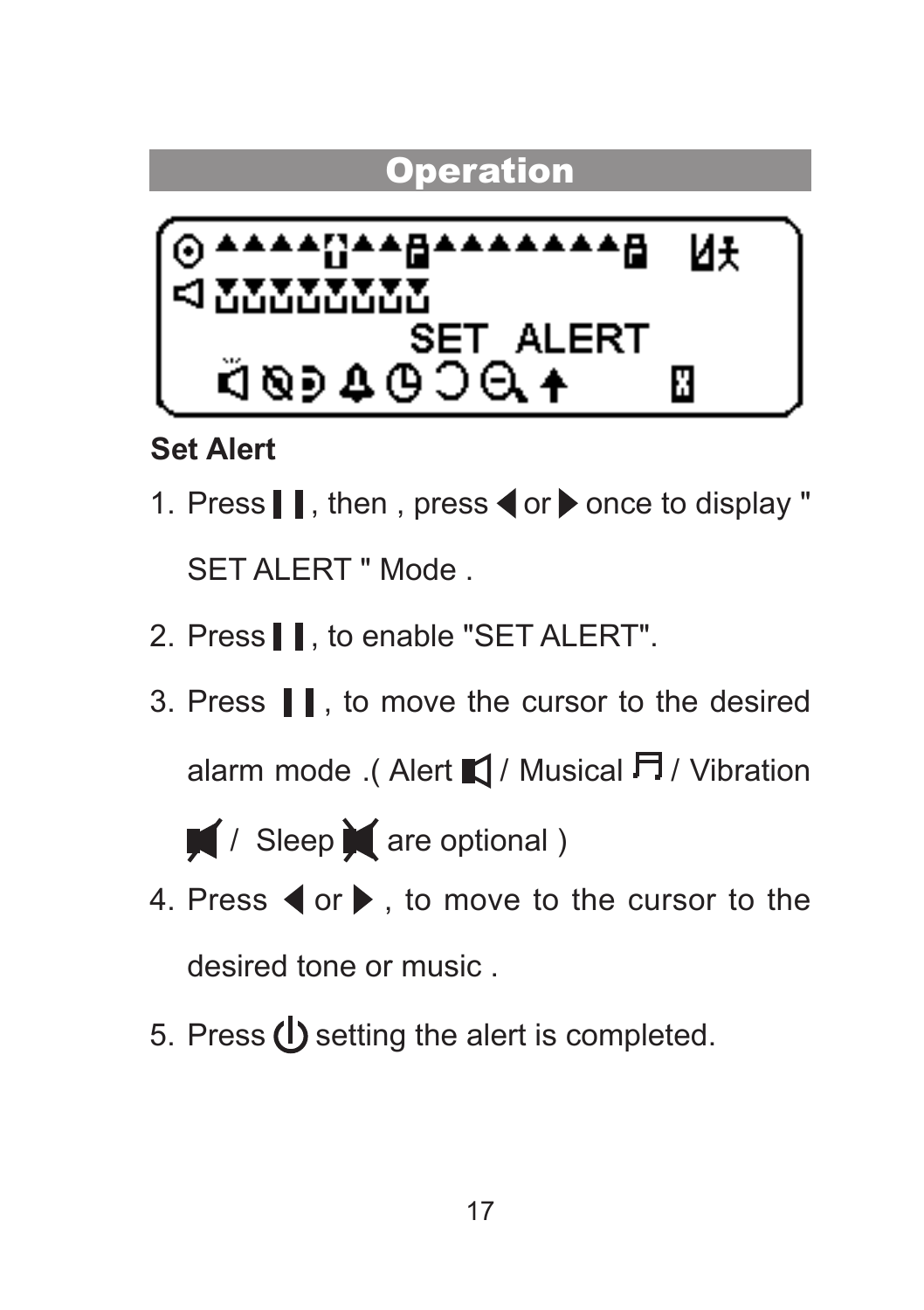

#### **Set Scroll**

- 1. Press  $\blacksquare$ , then , press  $\blacktriangleleft$  or  $\blacktriangleright$  , to " SET SCROLL " Mode .
- 2. Press  $\blacksquare$  to enable scroll automatically.
- 3. Press | | to select the scroll speed.
- $(1)$   $\blacksquare$  -- slow.
- $(2)$   $\blacksquare$  normal.
- $(3)$  -rapid.
- $(4) X off$
- 4. Press **b** to activate the function.
- 5. When the Auto scroll is set, the  $\Box$  symbol is displayed on screen.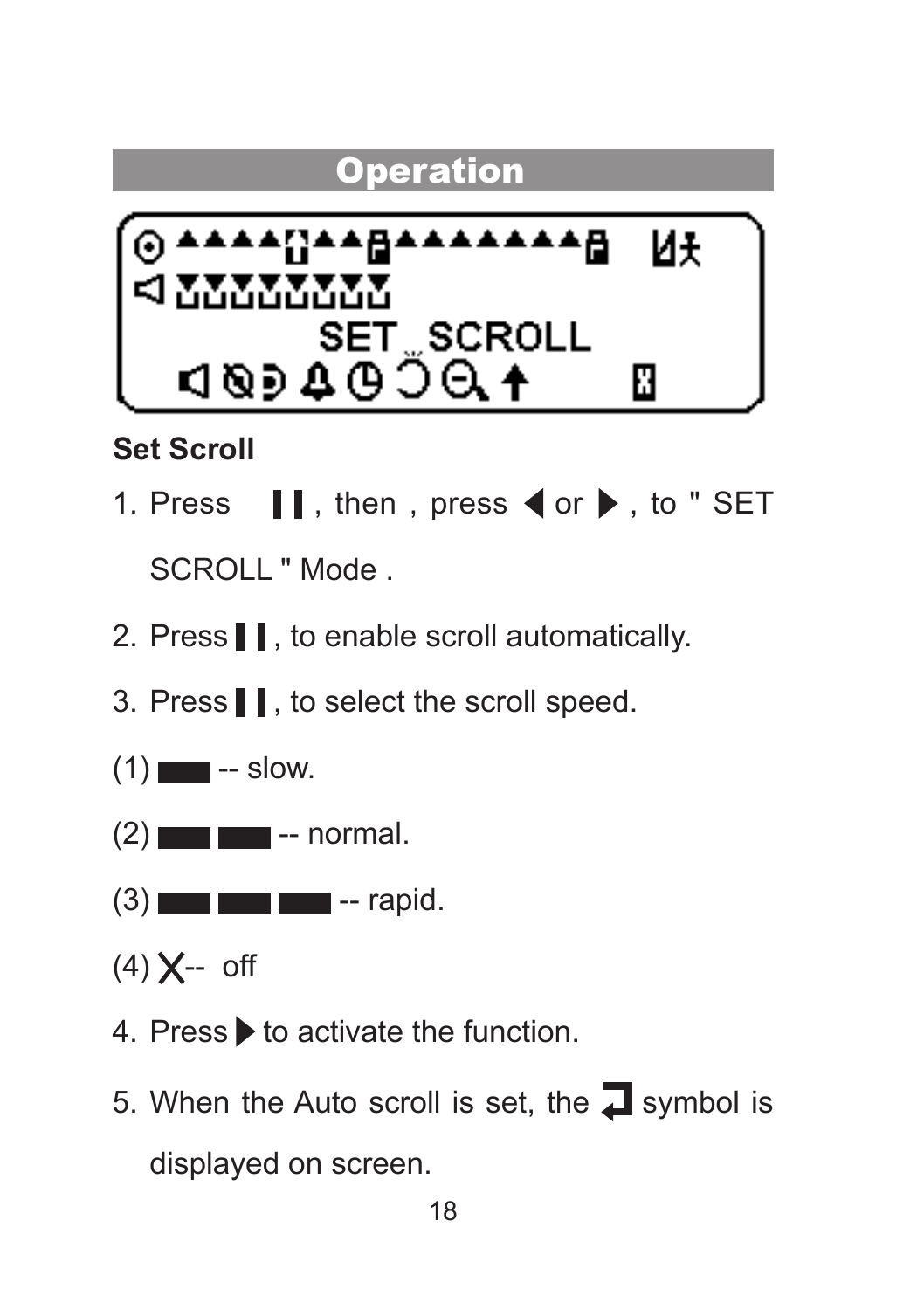

**Zoom In / Out**

1. Press  $\parallel$ , then press  $\blacktriangleleft$  or  $\blacktriangleright$ , to "ZOOM IN".

(symble  $\bigoplus$ ). Then, press II to confirm..

- 2. The letters on screen enlarge and become two lines to read.
- 3. Or press  $\blacktriangleleft$  or  $\blacktriangleright$  to move the cursor again to " ZOOM OUT " (symble  $\bigcap$ ), and press II to complete.
- 4. The letters on screen change to four lines to read.

| ဖြ             | $\left  \begin{matrix} 0 & 05 \\ 4 & 7 \end{matrix} \right $ , Divid. |  |
|----------------|-----------------------------------------------------------------------|--|
| 05:Pls Call    | 818-1234567   [1112:30 PM 4/12                                        |  |
| <b>700M IN</b> | <b>700M OUT</b>                                                       |  |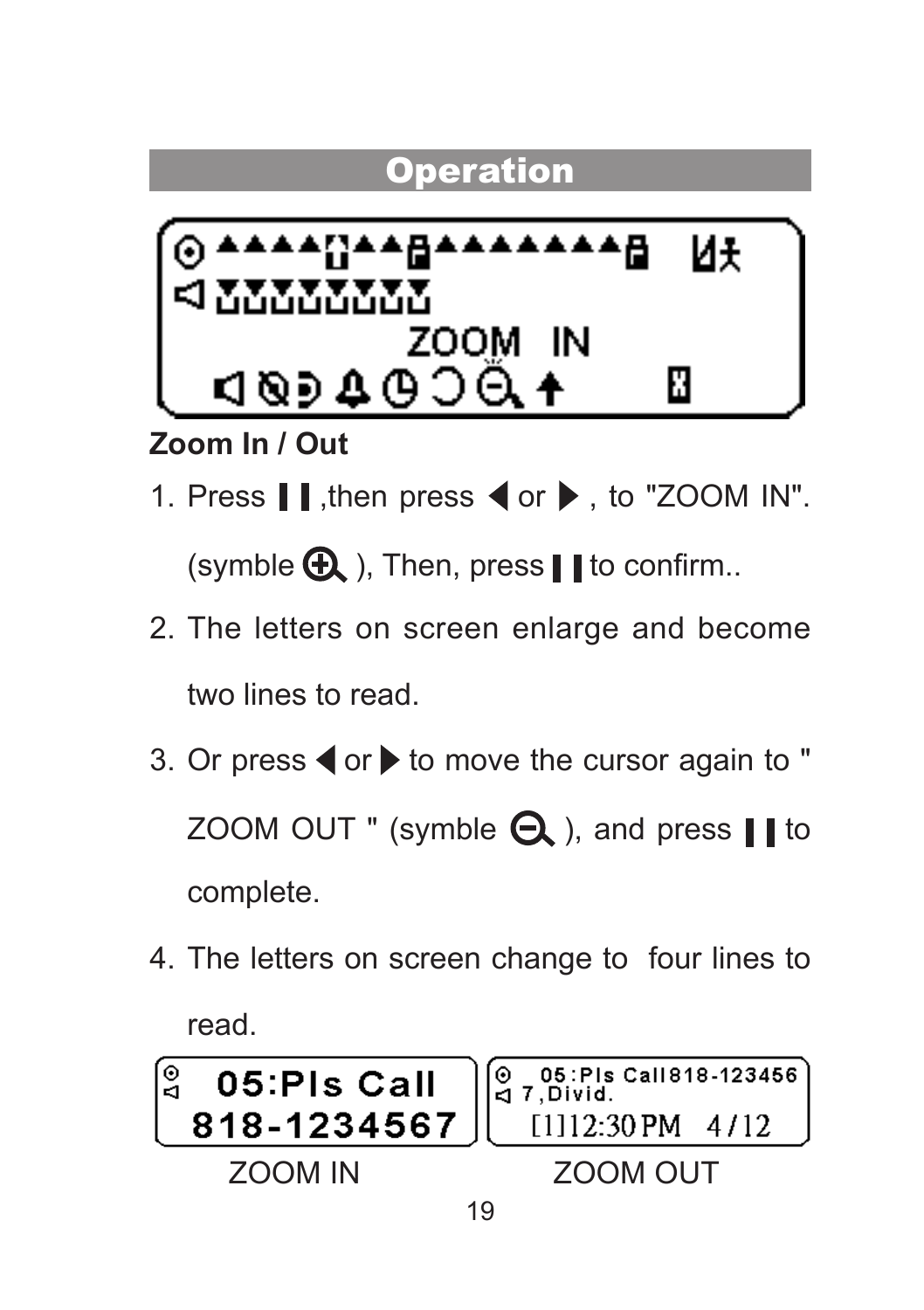### **LED Backlit**

You can manually activate the backlit at any time by pressing and holdin  $\left(\right)$  for three seconds . If no other buttons are pressed the backlit automatically turns off when the pager returns to the standby mode .

# **Error Message**

$$
\begin{array}{|c|c|c|}\n\hline\n\circ & 05:PIs\text{ CalI818-123456} \\
\hline\n& 7,Di7 \\
\hline\n& [1]12:30\text{PM} & 4/12\n\end{array}
$$

If it is received the error message. The ▓ symbol is shown in the top left-hand corner of the display , indicates the message status as a Error message.